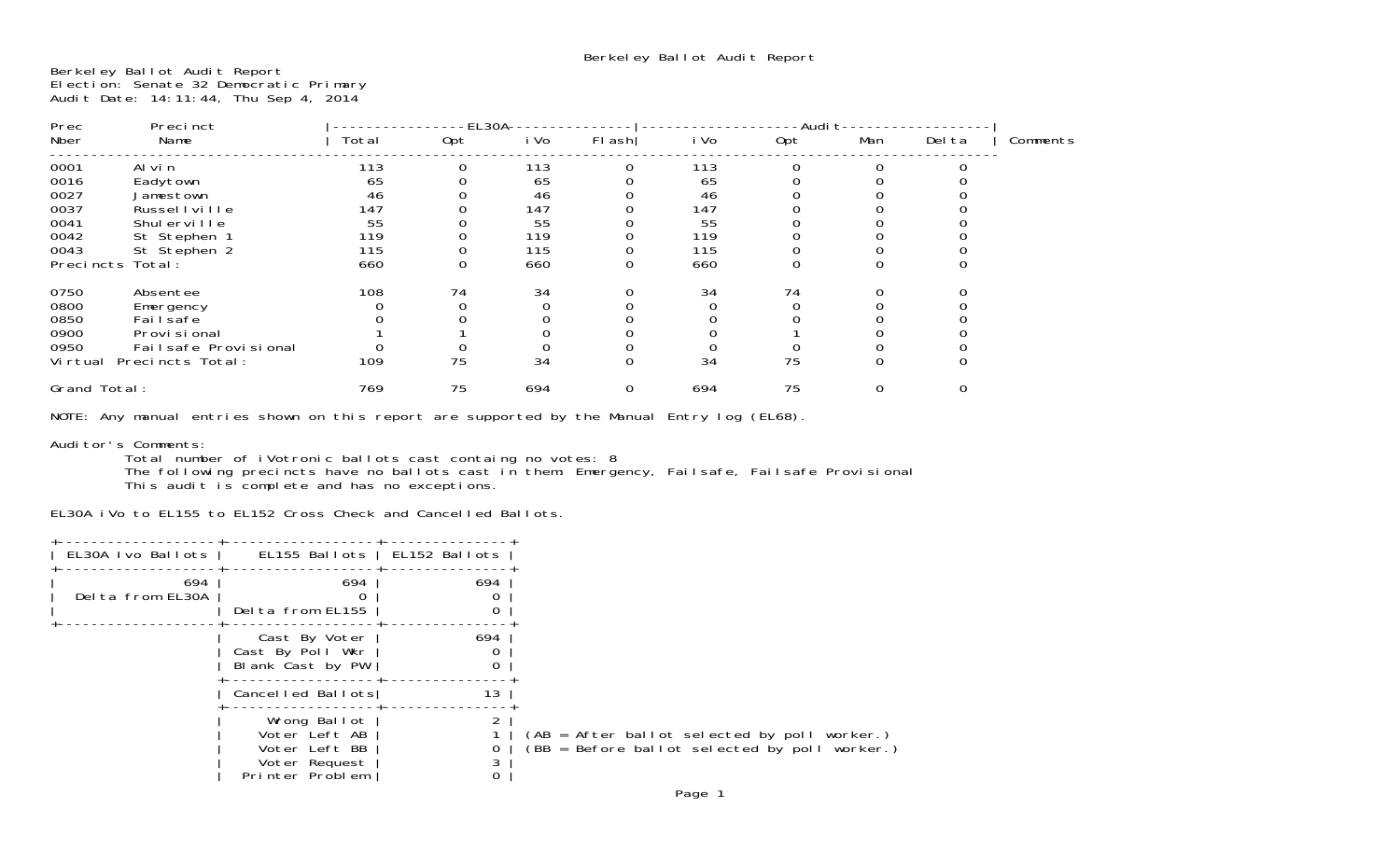| Terminal Problem | 0 | Other Reason +------------------+---------------+

How to read this report.

This is the ballot level report. It compares the number of ballots cast in the tabulation report, the EL30A with the number of ballots cast in the audit data.

The values read from the EL30A report are reported in four categories; Total, Optical (Opt), iVotronic (iVo) and Flash. None of these values on each line are calculated but parsed from the actual report. The total lines are the calculated sums of the individual precince line values.

The Opt totals are the total number of ballots cast on paper ballots that were scanned into the optical scanner and transferred to the tabulation computer via memory stick or ZipDisk (depending on the type of device, M100 or M650 used to scan the ballots.) Optical totals should exist only in some but not all of the Virtual Precincts at the bottom of the table.

The iVo totals are the results gathered from the PEBs (Personal Electronic Ballot) which are used to open and close an iVotronic voting machine and, after the polls have closed, gather the ballots cast for transmission to the tabulation system.

The Flash totals are the totals that are read from the flash cards in the rare event that the ballots cannot be copied from the machine to the PEB or from the PEB to the tabulating machine.

The values on the Audit side come from the iVotronic audit data that is read from the flash cards as part of the audit process. That process combines the individual machine data into two master audit files, the EL155 Vote image log and the EL152 iVotronic event log. The EL155 contains a record of all the votes cast on a ballot. The vote images indicate the machine 0counting the number of asterisks in a precint we get the number of ballots cast in that precinct. That number should always match the number in the iVo column on the EL30A side of the report.

Optical ballots do not have electonically readable audit files. So if the audit data iVotronic total does not match the EL30A Total value, the auditor is prompted to read the paper report from the optical scanner and enter the total ballots cast into the auditing program.

If the sum of the audit iVotronic and Optical ballots cast still do not match the EL30A total value, then the audit software reads the EL68 Manual Entry log for any changes made in that precinct to either the iVo or Opt totals by the CEC staff. It displays any manual entries to the auditor for inclusion into the totals. If accepted by the auditor these entries are automatically added to the Man column from the Manual Entry log.

Finally, the audit software calculates the Delta value which should be zero unless the sum of the iVo, the Opt and the Man do not match the EL30A Total column. If the Delta is greater than zero then audit data is missing. A comment will be placed on that line in the report indicating missing audit data. If the Delta value is less than zero then there are more ballots in the audit data than there are in the tabulated data and a comment will be placed on that line in the report.

Wherever possible, the audit system will attempt to indicate where the difference is by displaying the iVotronic machine numbers and the number of ballots cast on that machine that exist in the audit data. In the case of missing tabulated data, it might be possible to identify a machine that has the same number of ballots cast as the delta value and that number and ballot count will be highlited with  $a <$  sign. If there is a non zero Delta value there will be an entry by the auditor explaining the variance.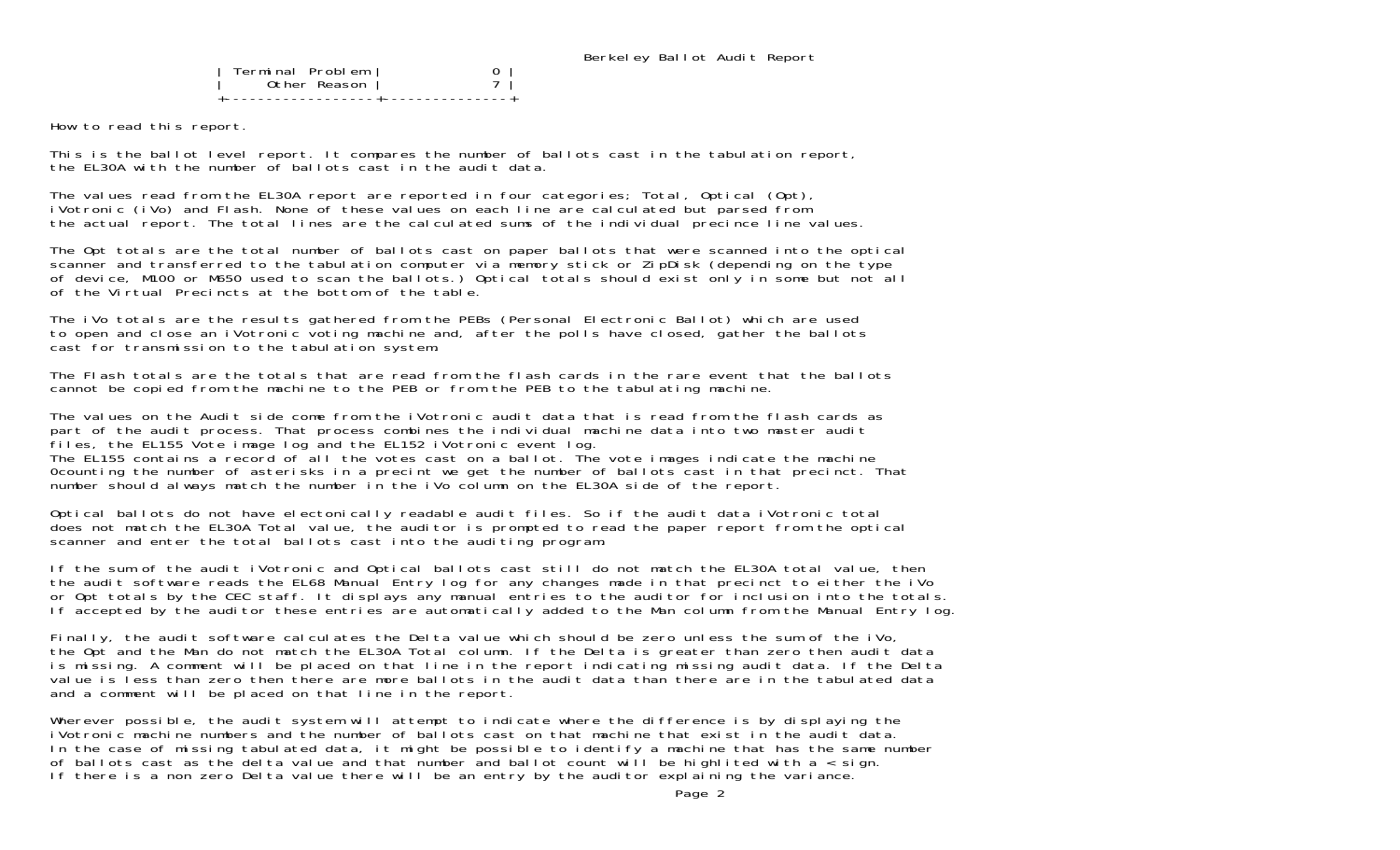## Berkeley Ballot Audit Report

Finally, there is a EL30A iVo to EL155 to EL152 Cross Check and Cancelled Ballots table in the report<br>This table should indicate that the nubmer ballots cast in the EL30A match the numbers in the EL155 and<br>the EL152 report ballots were cast by the voter and the number cast by the poll worker. Lastly the number of ballots that were cancelled and the reason they were cancelled. It should be noted that the reason cancelled is chosen from a pull down menu presented to the poll worker when a ballot is cancelled, there is no way to validate the poll worker's choice.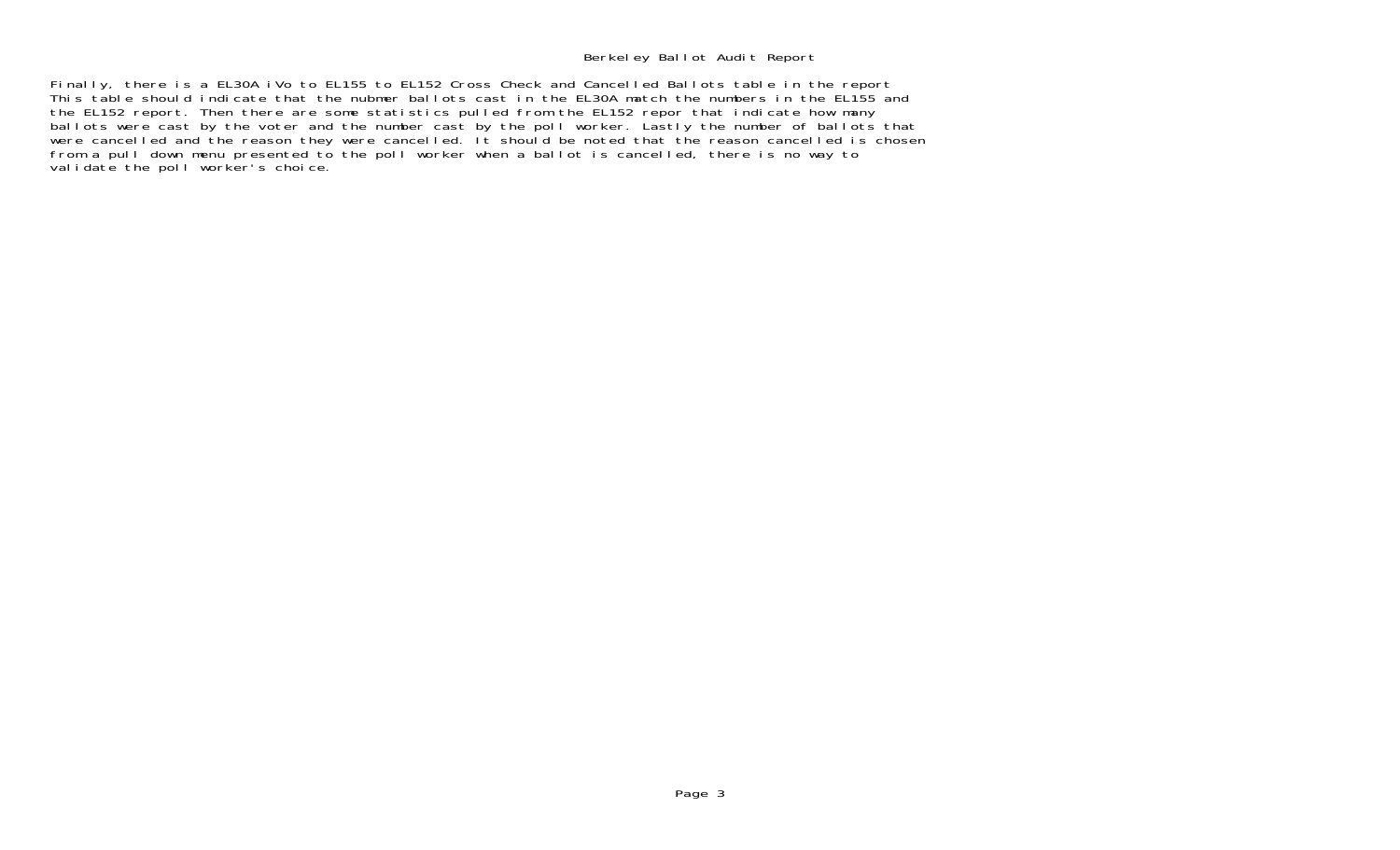Berkeley Vote Level Audit Report Election: Senate 32 Democratic Primary Audit Date: 14:12:47, Thu Sep 4, 2014

| Precinct Number / Name                                                                                                            |                                                                    |       |                                              |                                                             |                      |                                                     |                                 |                                                        |          |
|-----------------------------------------------------------------------------------------------------------------------------------|--------------------------------------------------------------------|-------|----------------------------------------------|-------------------------------------------------------------|----------------------|-----------------------------------------------------|---------------------------------|--------------------------------------------------------|----------|
| 0ffice                                                                                                                            | Candi date                                                         | Party | Total                                        | Optical                                                     | i Vo                 | FI ash                                              | i Vo                            | Del ta                                                 | Comments |
| 0001 Alvin<br>State Senate District 32<br>State Senate District 32<br>State Senate District 32<br>State Senate District 32        | Carl L Anderson<br>Sam L Floyd<br>Cezar McKnight<br>Ronni e A Sabb |       | 10<br>8<br>16<br>78                          | 0<br>$\mathbf 0$<br>$\mathbf 0$<br>$\mathbf 0$              | 10<br>8<br>16<br>78  | 0<br>0<br>$\mathbf 0$<br>$\Omega$                   | 10<br>8<br>16<br>78             | 0<br>$\mathbf 0$<br>$\mathbf 0$<br>$\mathbf 0$         |          |
| 0016 Eadytown<br>State Senate District 32<br>State Senate District 32<br>State Senate District 32<br>State Senate District 32     | Carl L Anderson<br>Sam L Floyd<br>Cezar McKnight<br>Ronni e A Sabb |       | $\overline{2}$<br>$\overline{6}$<br>47<br>10 | 0<br>$\mathbf 0$<br>$\mathbf 0$<br>$\Omega$                 | 2<br>6<br>47<br>10   | 0<br>$\mathbf 0$<br>$\mathbf 0$<br>$\Omega$         | 2<br>6<br>47<br>10              | 0<br>$\mathbf 0$<br>$\mathbf 0$<br>$\mathbf 0$         |          |
| 0027 Jamestown<br>State Senate District 32<br>State Senate District 32<br>State Senate District 32<br>State Senate District 32    | Carl L Anderson<br>Sam L Floyd<br>Cezar McKnight<br>Ronni e A Sabb |       | $\overline{4}$<br>23<br>$\overline{4}$<br>15 | 0<br>$\mathbf 0$<br>0<br>$\overline{0}$                     | 4<br>23<br>4<br>15   | 0<br>$\mathbf 0$<br>$\mbox{O}$<br>$\mathbf 0$       | 4<br>23<br>$\overline{4}$<br>15 | 0<br>$\mathbf 0$<br>$\mathsf{O}\xspace$<br>$\mathbf 0$ |          |
| 0037 Russellville<br>State Senate District 32<br>State Senate District 32<br>State Senate District 32<br>State Senate District 32 | Carl L Anderson<br>Sam L Floyd<br>Cezar McKnight<br>Ronni e A Sabb |       | 13<br>-9<br>30<br>92                         | $\mathbf 0$<br>$\mathbf 0$<br>$\mathbf 0$<br>$\overline{0}$ | 13<br>9<br>30<br>92  | 0<br>0<br>$\mathbf 0$<br>$\Omega$                   | 13<br>9<br>30<br>92             | $\mathbf 0$<br>0<br>$\mathbf 0$<br>$\mathsf{O}$        |          |
| 0041 Shulerville<br>State Senate District 32<br>State Senate District 32<br>State Senate District 32<br>State Senate District 32  | Carl L Anderson<br>Sam L Floyd<br>Cezar McKnight<br>Ronni e A Sabb |       | 4<br>15<br>12<br>23                          | 0<br>$\mathbf 0$<br>$\mathbf 0$<br>$\Omega$                 | 4<br>15<br>12<br>23  | 0<br>0<br>$\mathsf{O}\xspace$<br>$\Omega$           | 4<br>15<br>12<br>23             | 0<br>$\mathbf 0$<br>$\mathbf 0$<br>$\mathbf 0$         |          |
| 0042 St Stephen 1<br>State Senate District 32<br>State Senate District 32<br>State Senate District 32<br>State Senate District 32 | Carl L Anderson<br>Sam L Floyd<br>Cezar McKnight<br>Ronni e A Sabb |       | 15<br>6<br>11<br>87                          | $\mathbf 0$<br>$\mathbf 0$<br>$\mathbf 0$<br>$\Omega$       | 15<br>-6<br>11<br>87 | 0<br>0<br>$\mathbf 0$<br>$\Omega$                   | 15<br>-6<br>11<br>87            | $\mathbf 0$<br>0<br>$\mathsf{O}\xspace$<br>$\Omega$    |          |
| 0043 St Stephen 2<br>State Senate District 32<br>State Senate District 32<br>State Senate District 32<br>State Senate District 32 | Carl L Anderson<br>Sam L Floyd<br>Cezar McKnight<br>Ronni e A Sabb |       | 15<br>28<br>5<br>66                          | 0<br>0<br>$\mathbf 0$<br>0                                  | 15<br>28<br>5<br>66  | 0<br>$\mathbf 0$<br>$\mathsf{O}\xspace$<br>$\Omega$ | 15<br>28<br>5<br>66             | $\mathbf 0$<br>$\mathbf 0$<br>$\mathbf 0$<br>$\Omega$  |          |
| Absentee<br>0750<br>State Senate District 32                                                                                      | Carl L Anderson                                                    |       | -1<br>$\sim$ $\sim$                          | $\mathbf 0$                                                 | -1                   | 0                                                   | -1                              | 0                                                      |          |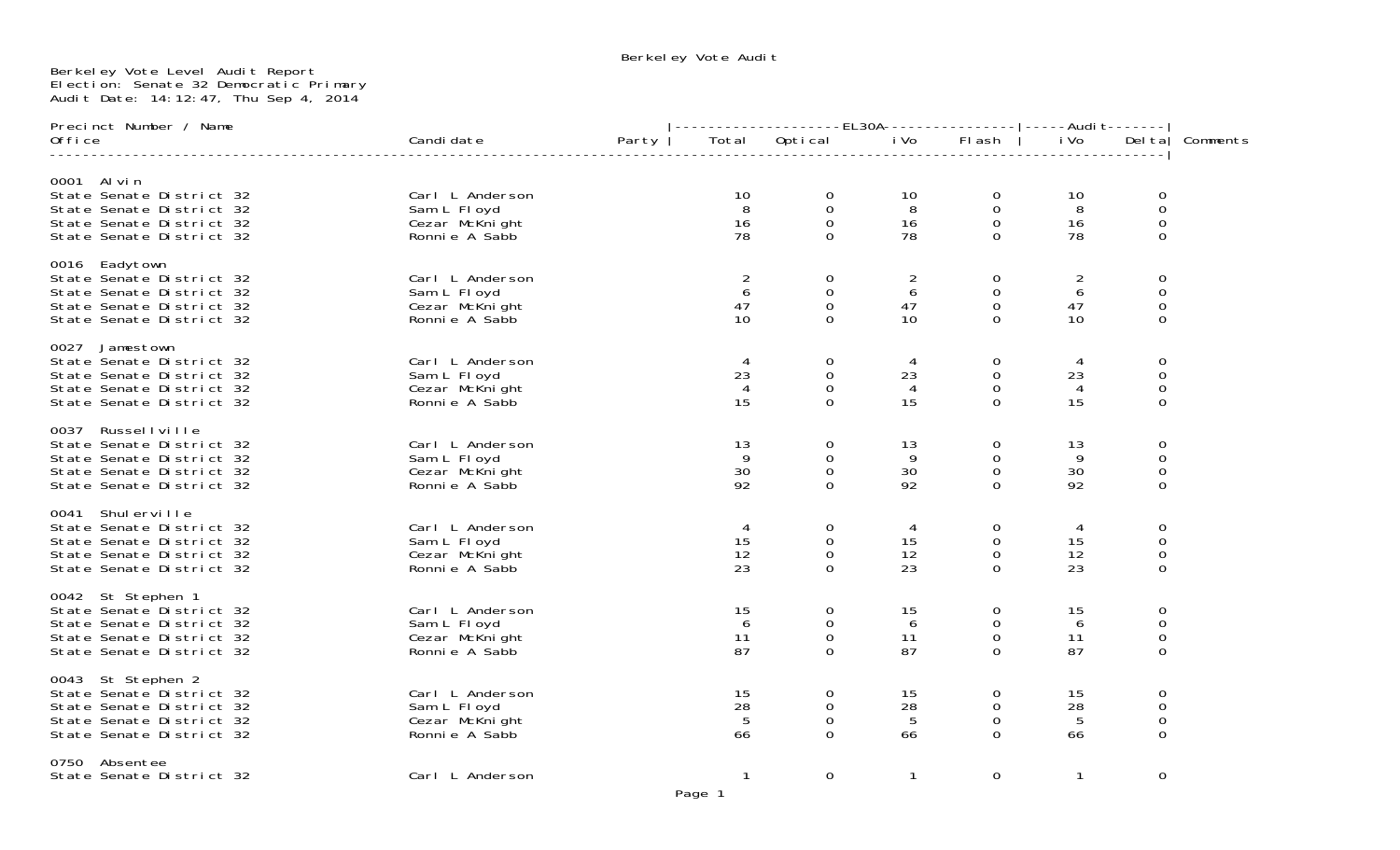| State Senate District 32                                                                                                                                                          | Sam L Floyd                                                        | Berkel ey Vote Audit                                | 3                                            | $\Omega$                                    |                                      | 0 * All votes cast for this candidate<br>in this precient are optical.<br>No Audit Data for optical.                                                                                                                      |
|-----------------------------------------------------------------------------------------------------------------------------------------------------------------------------------|--------------------------------------------------------------------|-----------------------------------------------------|----------------------------------------------|---------------------------------------------|--------------------------------------|---------------------------------------------------------------------------------------------------------------------------------------------------------------------------------------------------------------------------|
| State Senate District 32<br>State Senate District 32                                                                                                                              | Cezar McKnight<br>Ronni e A Sabb                                   | 93                                                  | 64                                           | $rac{2}{29}$                                | $\begin{matrix} 0 \\ 0 \end{matrix}$ | 2<br>29<br>$\mathbf 0$                                                                                                                                                                                                    |
| Emergency<br>0800<br>State Senate District 32<br>State Senate District 32<br>State Senate District 32<br>State Senate District 32                                                 | Carl L Anderson<br>Sam L Floyd<br>Cezar McKnight<br>Ronnie A Sabb  | 0<br>$\mathbf 0$<br>$\mathbf 0$<br>$\Omega$         | 0<br>0<br>$\mathsf{O}\xspace$<br>$\Omega$    | 0<br>$\mathbf 0$<br>$\mathbf 0$<br>$\Omega$ |                                      | 0 * No Audit Data expected or found<br>0 * No Audit Data expected or found<br>0 * No Audit Data expected or found<br>0 * No Audit Data expected or found                                                                  |
| 0850 Failsafe<br>State Senate District 32<br>State Senate District 32<br>State Senate District 32<br>State Senate District 32                                                     | Carl L Anderson<br>Sam L Floyd<br>Cezar McKnight<br>Ronni e A Sabb | 0<br>$\mathsf{O}\xspace$<br>$\mathbf 0$<br>$\Omega$ | 0<br>0<br>$\mathsf{O}\xspace$<br>$\Omega$    | 0<br>0<br>$\mathbf 0$<br>$\Omega$           | $0 *$                                | 0 * No Audit Data expected or found<br>0 * No Audit Data expected or found<br>0 * No Audit Data expected or found<br>No Audit Data expected or found                                                                      |
| Provi si onal<br>0900<br>State Senate District 32<br>State Senate District 32<br>State Senate District 32<br>State Senate District 32                                             | Carl L Anderson<br>Sam L Floyd<br>Cezar McKnight<br>Ronni e A Sabb | $\mathsf{O}\xspace$<br>$\mathsf{O}\xspace$          | 0<br>$\mathsf{O}\xspace$<br>$\boldsymbol{0}$ | 0<br>0<br>$\mathbf 0$<br>$\Omega$           |                                      | 0 * No Audit Data expected or found<br>0 * No Audit Data expected or found<br>0 * No Audit Data expected or found<br>0 * All votes cast for this candidate<br>in this precient are optical.<br>No Audit Data for optical. |
| Failsafe Provisional<br>0950<br>State Senate District 32<br>State Senate District 32<br>State Senate District 32<br>State Senate District 32<br>There was no unmatched audit data | Carl L Anderson<br>Sam L Floyd<br>Cezar McKnight<br>Ronnie A Sabb  | 0<br>$\mathbf 0$<br>$\Omega$                        | 0<br>0<br>$\mathbf 0$<br>$\Omega$            | 0<br>0<br>$\Omega$                          | $0 *$                                | 0 * No Audit Data expected or found<br>0 * No Audit Data expected or found<br>0 * No Audit Data expected or found<br>No Audit Data expected or found                                                                      |

How to read this report.

This is the vote level report. It compares the number of votes cast for each candidate in the tabulation report with the number of ballots cast in the audit data for each candidates in each precinct.

The tabulated values as read from the EL30A report are reported in four categories; Total, Optical (Opt),<br>iVotronic (iVo) and Flash. None of these values on each line are calculated but parsed from the actual report. In the EL30A report all Write-in votes are added together and reported as one candidate name - Write-in. The EL30A does not report individual Write-in candidates.

The Opt totals are the total number of votes cast on paper ballots that were scanned into the optical scanner and transferred to the tabulation computer via memory stick or ZipDisk (depending on the type of device, M100 or M650 used to scan the ballots.) Optical totals should exist only in some but not all of the Virtual Precincts at the bottom of the table.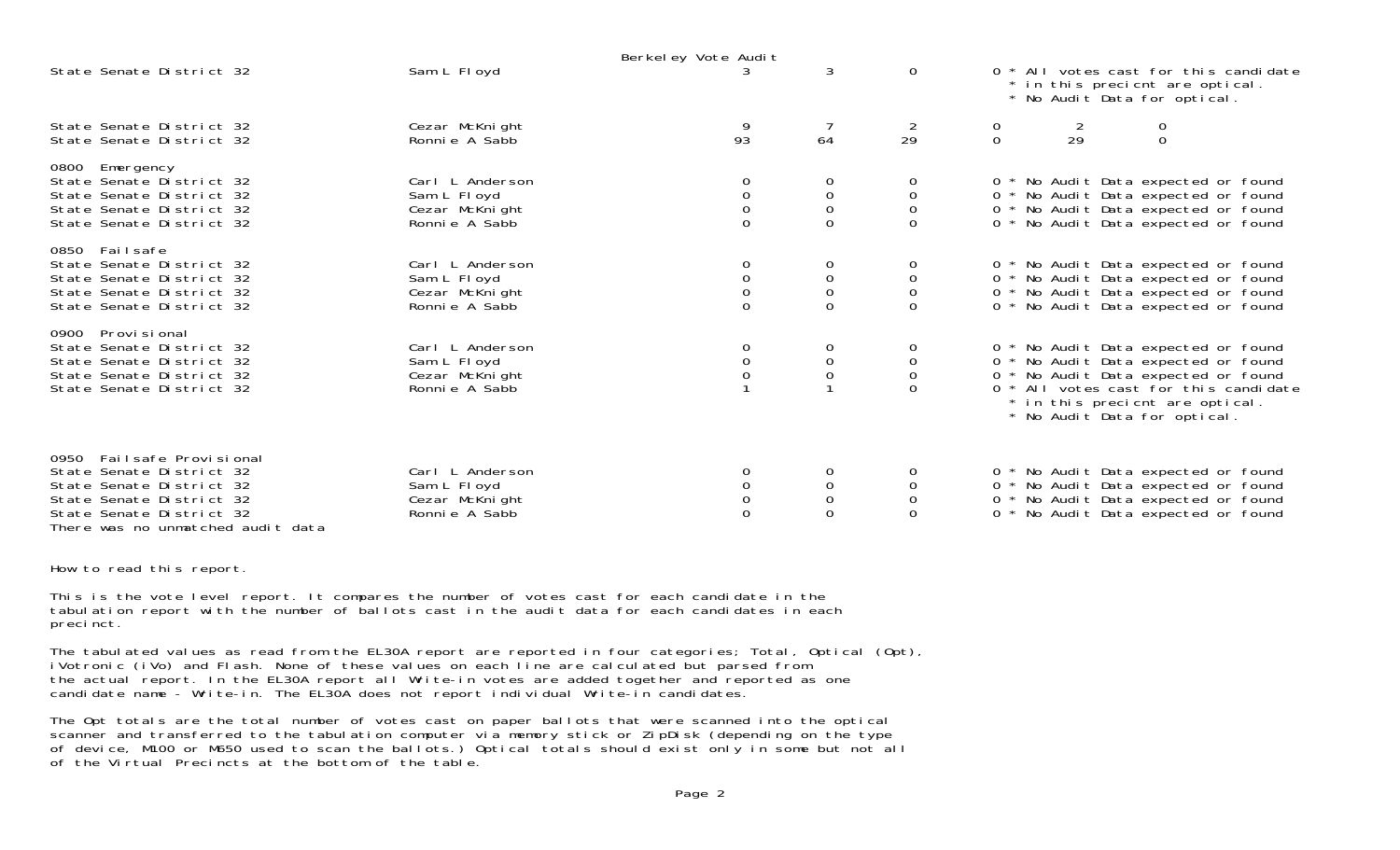## Berkeley Vote Audit

The iVo totals are the results gathered from the PEBs (Personal Electronic Ballot) which are used to open and close an iVotronic voting machine and, after the polls have closed, gather the ballots cast for transmission to the tabulation system.

The Flash totals are the totals that are read from the flash cards in the rare event that the ballots cannot be copied from the machine to the PEB or from the PEB to the tabulating machine.

The values on the Audit side come from the iVotronic audit data that is read from the flash cards as part of the audit process. That process combines the individual machine data into a master audit file, the EL155 Vote image log.

The EL155 contains a record of all the votes cast on a ballot. The vote images indicate the machine 0counting the number of times a candidate name for a contest appears in a precint we get the number of votes cast in that precinct for that candidates. That number should always match the number of votes cast for that candidate in that contest in the iVo column on the EL30A side of the report.

Optical ballots do not have electonically readable audit files. So if the audit data iVotronic total votes does not match the EL30A iVo value one of two things will occur. The first is if the iVotronic tabulated is zero and the Total tabulated votes match the tabulated Optical votes the following comment is made in the Audit side of the report; All votes cast for this candidate in this precicnt are optical No Audit Data for optical, or secondly, if the iVotronic total is not zero, a notation indicating which data Audit data In the event a candidate or the combined Write-in candidates did not receive any votes in a precinct the EL30A will report a zero vote count. If there are no votes for this candidate in a precinct in the audit data, the following comment will be placed into the audit report by the auditing software; No Audit Data expected or found.

Finaly the audit software will search the audit data for any votes that were not found on the EL30A report. If it finds some, it will report those vote totals by contest, candidate name and precinct. if it does not find any unmatched audit data it will report; There was no unmatched audit data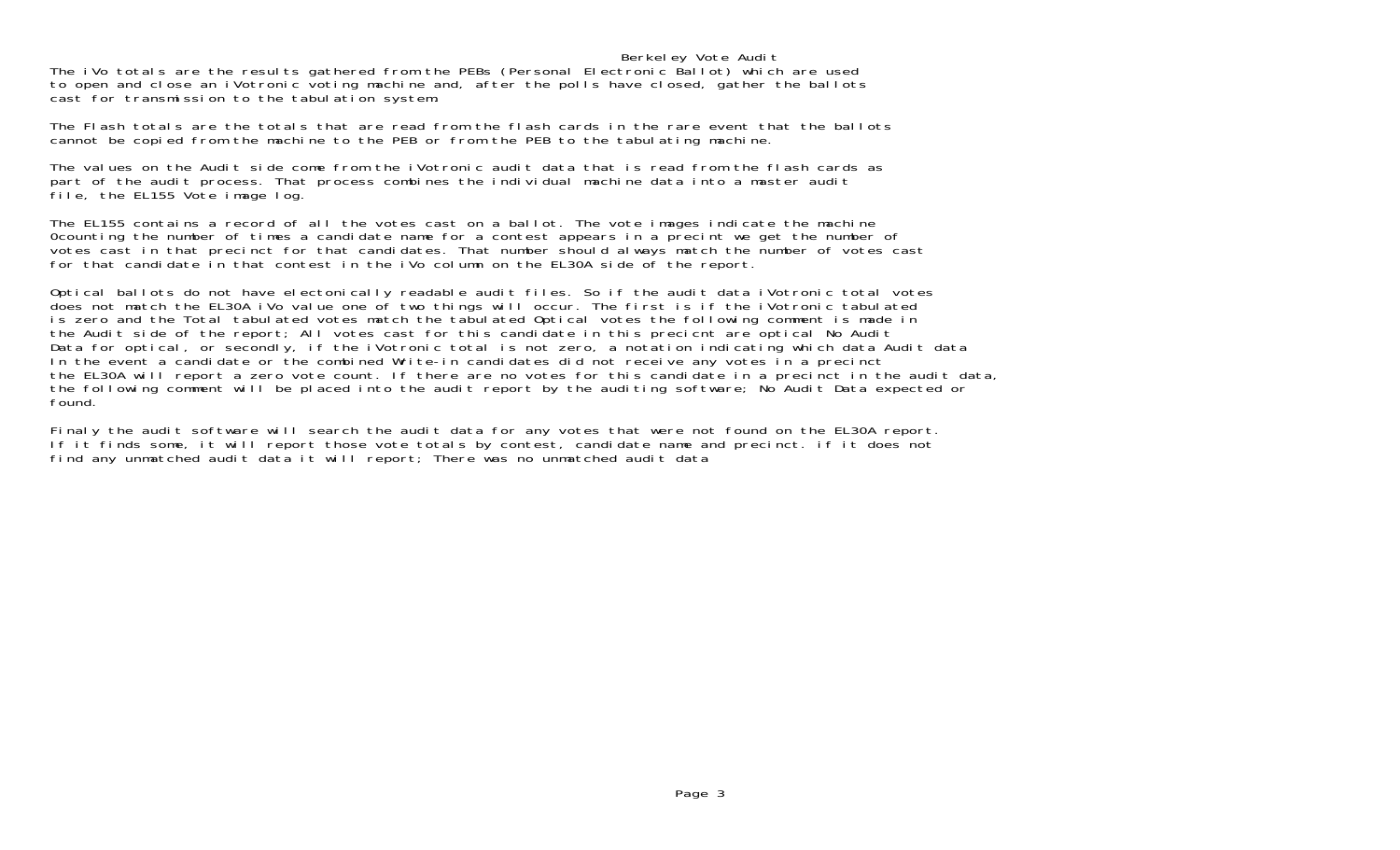Berkeley EL30A45A Comparison Report Election: Senate 32 Democratic Primary Audit Date: 14:15:49, Thu Sep 4, 2014

|                                                                                                              |                                                                   |       |                        |     |                        |        |                         |     | -FI 45A--              |               |       |                        |
|--------------------------------------------------------------------------------------------------------------|-------------------------------------------------------------------|-------|------------------------|-----|------------------------|--------|-------------------------|-----|------------------------|---------------|-------|------------------------|
| Office                                                                                                       | Candi date                                                        | Party | Tot                    | 0pt | i Vo                   | FI ash | Tot                     | Opt | i Vo                   | <b>FI</b> ash | Delta |                        |
| State Senate District 32<br>State Senate District 32<br>State Senate District 32<br>State Senate District 32 | Carl L Anderson<br>Sam L Flovd<br>Cezar McKnight<br>Ronnie A Sabb |       | 64<br>98<br>134<br>465 | 65  | 64<br>95<br>127<br>400 |        | 64<br>-98<br>134<br>465 | 65  | 64<br>95<br>127<br>400 |               |       | 0<br>0<br><sup>n</sup> |

How to read this report.

This is EL30A EL45A Crosscheck Report. It sums each candidates vote totals in each precinct in the EL30A Precinct Detail Report and compares it to the EL45A Election Summary Report that contains the tabulated total for each candidate in the county.

The values read from the EL30A report are reported in four categories; Total, Optical (Opt), iVotronic (iVo) and Flash. None of these values on each line are calculated but parsed from the actual report. The total lines are the calculated sums of the individual precince line values.

The Opt totals are the total number of votes cast on paper ballots that were scanned into the optical scanner and transferred to the tabulation computer via memory stick or ZipDisk (depending on the type of device, M100 or M650 used to scan the ballots.) Optical totals should exist only in some but not all of the Virtual Precincts at the bottom of the table.

The iVo totals are the results gathered from the PEBs (Personal Electronic Ballot) which are used to open and close an iVotronic voting machine and, after the polls have closed, gather the ballots cast for transmission to the tabulation system.

The Flash totals are the totals that are read from the flash cards in the rare event that the ballots cannot be copied from the machine to the PEB or from the PEB to the tabulating machine.

The values read from the EL45A report are reported in same four categories; Total, Optical (Opt),<br>iVotronic (iVo) and Flash as the EL30A. Like the EL30A they are parsed from the actual EL45A report. The summary candidate totals are compared against the calculated sums for each candidate from, the EL30A report. Each of the values in each line on the EL30A side must match the same value on the EL45A side and the Delta value must be zero.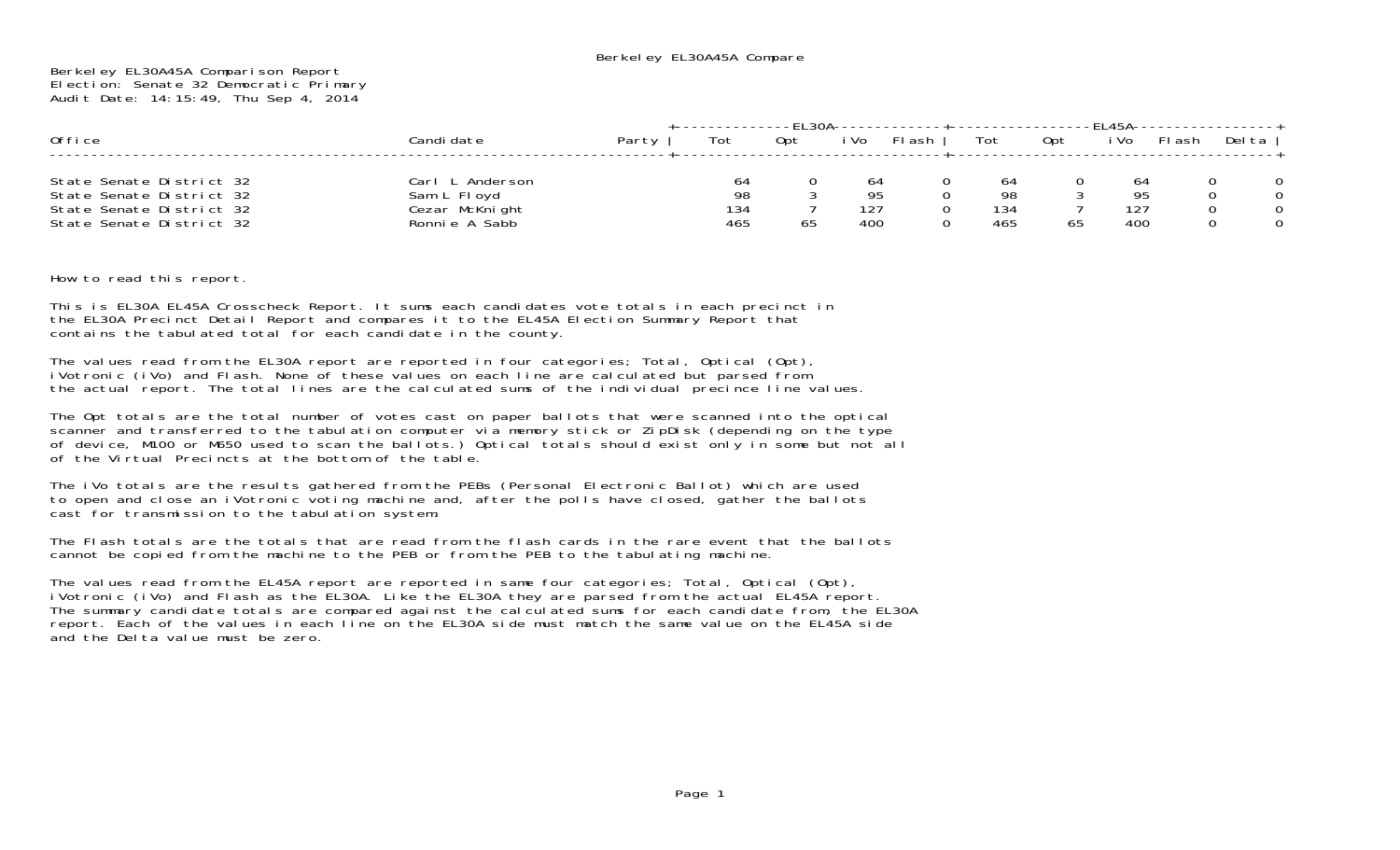Berkeley PEB Use Report Election: Senate 32 Democratic Primary Audit Date: 14:11:44, Thu Sep 4, 2014

| Precinct                                           | PEBs Used                            |
|----------------------------------------------------|--------------------------------------|
| Al vi n<br>Eadytown<br>Jamestown<br>Russel I ville | 197181<br>135184<br>229808<br>159359 |
| Shulerville                                        | 137124                               |
| St Stephen 1                                       | 138747                               |
| St Stephen 2                                       | 119509                               |
| Absentee                                           | 155597                               |

8 precincts processed

The following precinct(s) have no ballots cast in them: Emergency, Failsafe, Failsafe Provisional Note: if there are no ballots cast in a precinct the machines in that precinct cannot be identified so these precinct(s) will not appear in this report.

Comments

How to read this report.

This is the PEB Used report. It lists the precints found in the Audit data and lists all the PEBs that were used by the poll workers to open and close the iVotronic machines in that. precinct.

If more than one PEB is used to open and close all the iVotronic machines in a precinct, then the County Election Commission must read ALL the PEBs used in that precinct to assure that they have collected all the ballots from that precinct. A county whose report shows a precinct that has machines open or closed by more than one PEB should double check the Ballot Audit Report against the iVotronic paper tapes and the Poll Book to make sure that all the ballots have been collected and tabulated.